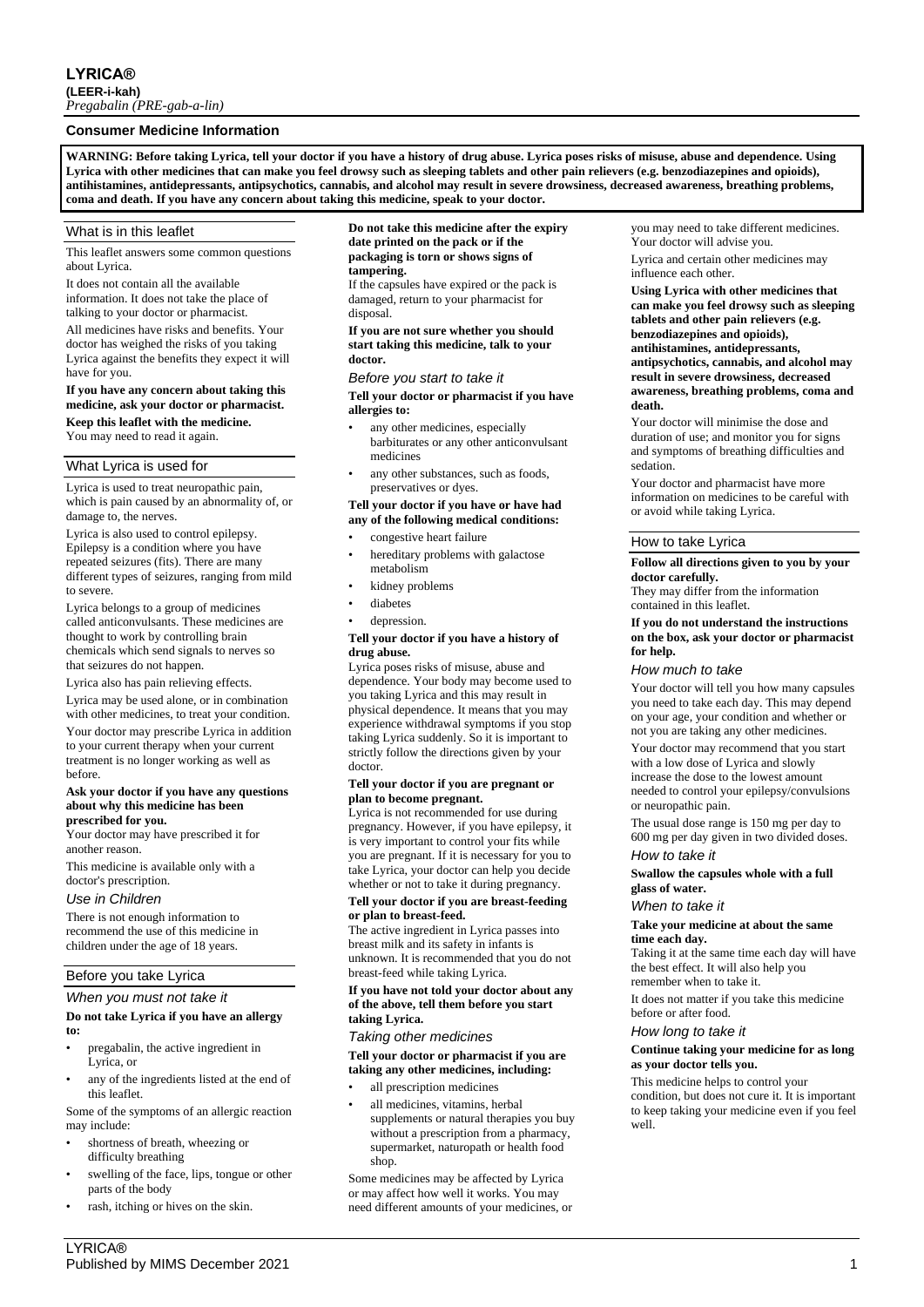**Do not stop taking Lyrica, or lower the dosage, without checking with your doctor. Do not let yourself run out of medicine over the weekend or on holidays.** Stopping Lyrica suddenly may worsen your

condition or increase your chance of experiencing withdrawal symptoms, such as sleeplessness, headache, nausea (feeling sick), anxiety, excessive sweating or diarrhoea (runny stools). If appropriate, your doctor will slowly reduce your dose before you can stop taking it completely.

## *If you forget to take it*

**If it is almost time for your next dose (within 4 hours), skip the dose you missed and take your next dose when you are meant to.**

**Otherwise, take it as soon as you remember, and then go back to taking your medicine as you would normally.**

**Do not take a double dose to make up for the dose that you missed.**

This may increase the chance of you getting an unwanted side effect.

**If you are not sure what to do, ask your doctor or pharmacist.**

**If you have trouble remembering to take your medicine, ask your pharmacist for some hints.**

## *If you take too much (overdose)*

**Immediately telephone your doctor or the Poisons Information Centre (telephone 13 11 26) for advice, or go to Accident and Emergency at the nearest hospital, if you think that you or anyone else may have taken too much Lyrica. Do this even if there are no signs of discomfort or poisoning.**

You may need urgent medical attention. Symptoms of an overdose with Lyrica may include mood changes, feeling tired, confusion, depression, agitation, restlessness or seizures.

## While you are taking Lyrica

## *Things you must do*

**If you are about to be started on any new medicine, remind your doctor, dentist or pharmacist that you are taking Lyrica. Tell any other doctors, dentists and** 

**pharmacists who treat you that you are taking this medicine.**

**If you are going to have surgery, tell the surgeon or anaesthetist that you are taking this medicine.**

It may affect other medicines used during surgery.

**Tell your doctor immediately if you experience any changes in your vision.** Lyrica may cause blurring or other changes in eyesight. Your doctor may ask you to stop taking Lyrica to improve these symptoms.

#### **Tell your doctor immediately if you have any thoughts of suicide or self-harm, any unusual changes in mood or behaviour, or show signs of depression.**

Some people taking medicines to treat convulsions, such as Lyrica, have had thoughts of harming themselves or taking their life.

**Patients and caregivers should be alert and monitor for these effects.**

**Signs and symptoms of suicidal risk include:**

- thoughts or talk of death or suicide
- thoughts or talk of self-harm or harm to others
- any recent attempts of self-harm
- new or an increase in aggressive
- behaviour, irritability or agitation new or worsening depression.

Mention of suicide or violence must be taken seriously.

**If you or someone you know is demonstrating these warning signs of suicide while taking Lyrica, contact your doctor or a mental health professional right away.**

**Tell your doctor immediately if you experience trouble breathing or shallow breaths.**

If you have nervous system or respiratory disorders, kidney problems, or you are older than 65, your doctor may adjust your dose.

**Tell your doctor if you feel Lyrica is not helping your condition.**

Your doctor may need to change your medicine.

**Tell your doctor if, for any reason, you have not taken Lyrica exactly as prescribed.**

Otherwise, your doctor may change your treatment unnecessarily.

**If you become pregnant while taking Lyrica, tell your doctor immediately.**

## **Keep all of your doctor's appointments so that your progress can be checked.**

Your doctor may do some tests from time to time to make sure the medicine is working and to prevent unwanted side effects.

*Things you must not do*

**Do not take Lyrica to treat any other complaints unless your doctor tells you to.**

**Do not give your medicine to anyone else, even if their symptoms seem similar to yours or they have the same condition as you.**

**Do not stop taking your medicine or lower the dosage without checking with your doctor.**

*Things to be careful of*

**Be careful driving or operating machinery until you know how Lyrica affects you.** As with other anticonvulsant medicines, Lyrica may cause dizziness and drowsiness in some people. If you have any of these symptoms, do not drive, operate machinery or do anything else that could be dangerous.

## **Be careful when drinking alcohol while you are taking this medicine.**

If you drink alcohol, symptoms such as dizziness and drowsiness may be worse.

## Side effects

## **Tell your doctor or pharmacist as soon as possible if you do not feel well while you are taking Lyrica.**

Lyrica helps most people with neuropathic pain or epilepsy, but it may have unwanted side effects in a few people. All medicines can have side effects. Sometimes they are serious, most of the time they are not. You may need medical attention if you get some of the side effects.

It can be difficult to tell whether side effects are the result of taking Lyrica, effects of your condition or side effects of other medicines you may be taking. For this reason it is

important to tell your doctor of any change in your condition.

If you are over 65 years of age you may have an increased chance of getting side effects.

**Do not be alarmed by the list of side effects.**

You may not experience any of them. **If you get any side effects, do not stop taking Lyrica without first talking to your doctor or pharmacist.**

**Ask your doctor or pharmacist to answer any questions you may have.**

## *Tell your doctor if...*

**Tell your doctor or pharmacist if you notice any of the following and they worry you:**

- dizziness
- feeling tired or drowsy
- constipation
- diarrhoea
- nausea
- headache
- increase in weight
- unsteadiness when walking, reduced coordination, shaking or tremors
- dry mouth
- blurred or double vision.

The above list includes the more common side effects of your medicine. They are usually mild and short-lived.

## *Tell your doctor as soon as possible if...*

## **Tell your doctor as soon as possible if you notice any of the following:**

- unusual changes in mood or behaviour
- signs of new or increased irritability or agitation
- signs of depression
- confusion
- swelling of the hands, ankles or feet
- enlargement of breasts
- unexplained muscle pain, tenderness and weakness
- passing little to no urine
- trouble breathing, shallow breaths.

The above list includes serious side effects that may require medical attention. Serious side effects are rare.

## *Go to hospital if...*

**Tell your doctor immediately or go to Accident and Emergency at your nearest hospital, if you notice any of the following:**

- shortness of breath, swelling of the feet and legs, weight increase due to fluid build-up
- irritated red eyes that are sensitive to light
- more frequent or more severe seizures (fits)
- sudden signs of allergy such as rash, itching or hives, swelling of the face, lips, tongue or other parts of the body, shortness of breath, wheezing or difficulty breathing.

The above list includes very serious side effects. You may need urgent medical attention or hospitalisation. These side effects are very rare.